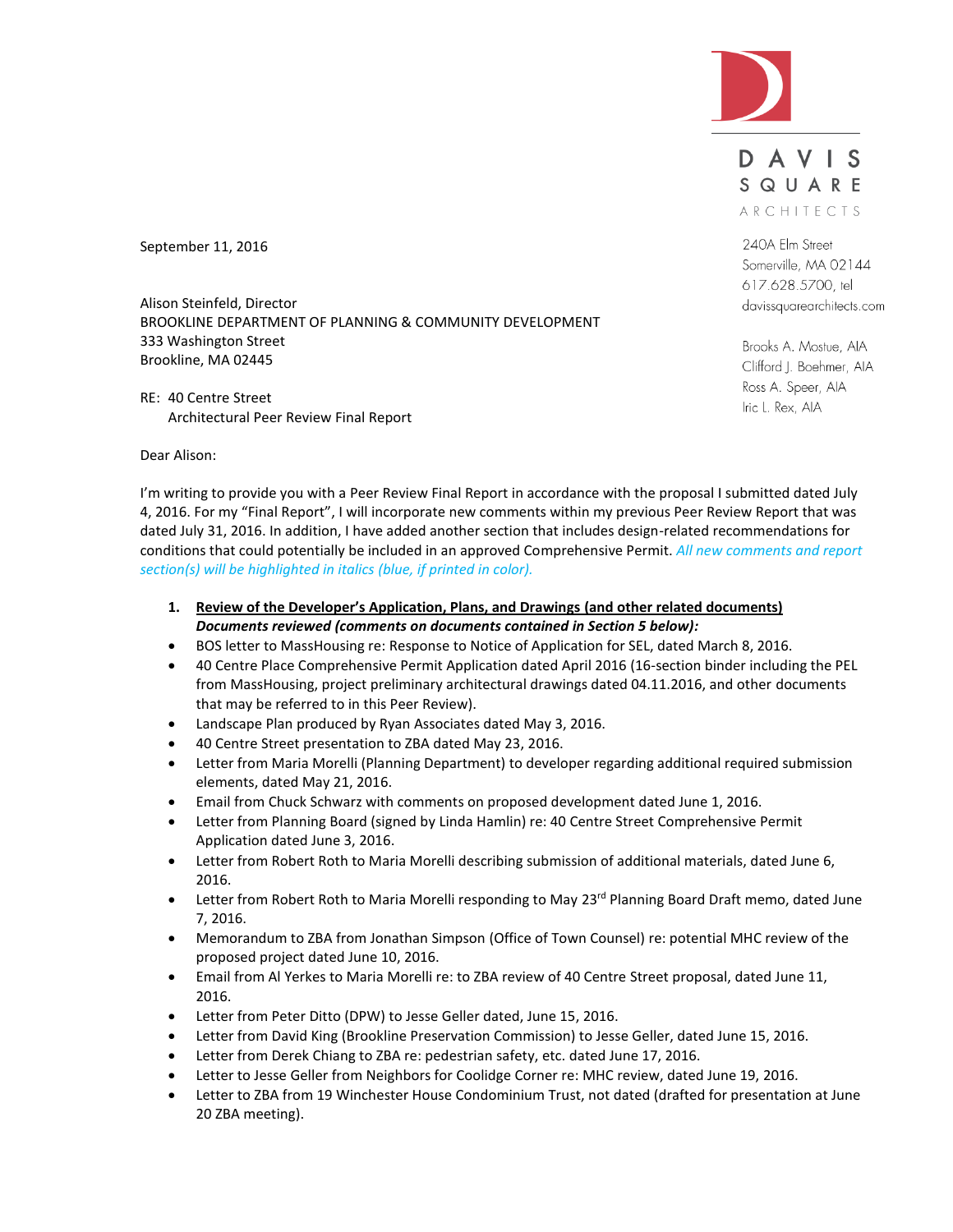- Neighbors for Coolidge Corner Petition to ZBA dated June 20, 2016.
- Letter from Linda Hamlin, Planning Board, to Mark Zuroff, ZBA, dated May 19, 2016
- Letter to ZBA from Daniel Hill (Hill Law) dated June 20, 2016.
- Presentation of Planning Department to ZBA, dated June 20, 2016.
- "Neighborhood Concerns about 40 Centre Street Proposal" presentation to ZBA dated June 20, 2016.
- *Letter from Robert Roth to Maria Morelli dated July 25, 2016.*
- *Memorandum to Alison Steinfeld from Jonathan Simpson, Associate Town Counsel, dated August 10, 2016.*
- *Interoffice Memorandum from Daniel Bennett, Building Commissioner, to ZBA dated August 15, 2016.*
- *Memorandum from Vanasse & Associates to Robert Roth dated August 22, 2016.*
- *"40 Centre Revised Massing + Plans + Mix" set of drawings dated 23 August 2016 prepared by Cube 3.*
- *Letter from Derek Chiang to ZBA dated August 30, 2016.*
- *Email from Elissa Rosenthal to Maria Morelli dated August 31, 2016.*
- *Email from Don McNamara to Maria Morelli dated September 1, 2016.*
- *Traffic Peer Review dated September 1, 2016 prepared by Environmental Partners.*
- *"40 Center Street, Brookline, MA" drawing set and presentation prepared for the September 1 ZBA Hearing prepared by Cube 3.*
- *"Traffic Impact Statement, Abutter input" document prepared by Don Sherak, not dated.*

## (REFERENCE MATERIALS)

- Coolidge Corner District Plan dated March 2007.
- Handbook: Approach to Chapter 40B Design Reviews, prepared by The Cecil Group, Inc. for DHCD, MassDevelopment, MassHousig, and MHP, January, 2011

# **2. Initial Meeting at the site with the Developer's Design team and Representative of the Town**

The development team conducted a site walkthrough on Wednesday morning, July 27, 2016, followed up with a brief meeting at 40 Centre Street, as well as a visit to a comparably sized new development designed by Cube 3 at 45 Marion Street. This building reportedly was the inspiration for the proposed structure at 40 Centre Street. Attending included Cliff Boehmer (Architectural Peer Reviewer), Alison Steinfeld (Brookline Department of Planning & Community Development), Maria Morelli (Brookline Department of Planning & Community Development), Bob Engler (consultant to the proponent), a representative of Cube 3 (architect for the proponent), Robert Roth (the proponent), and one other representative of the proponent (not all attendees were present at all locations visited).

Most of the visit consisted of walking the length of Centre Street (up to 112 Centre, and back towards the eastern end where 40 Centre is located) observing and commenting on existing context. The rear parking area of 40 was also observed, as well as the parking lot on the western side of 40 Centre that serves the high rise structure at 19 Winchester Street.

*No new comments.* 

## **3. Conduct site visit and reconnaissance assessment of surrounding residential and nonresidential areas within one mile of the project site.**

The site is located within Coolidge Corner, a part of Brookline well served by a high density and variety of retail businesses, religious facilities, restaurants and entertainment, as well as excellent access to public transportation (the Green Line stop is approximately 1000 feet away, bus service on Harvard Street about 500 feet away).

Corey Hill, a primarily one and two-family residential neighborhood, is immediately to the west of the site. Dense, mixed scale residential areas on both sides of Harvard Street extend to the north for about 2/3 of a mile before hitting Commonwealth Avenue, and somewhat larger scale (but still mixed) residential development is to the south off of Harvard Street. Various landscaped streetscapes and public open spaces are included within walking distance that greatly enhance the pedestrian experience. Brookline High School is approximately a mile to the south.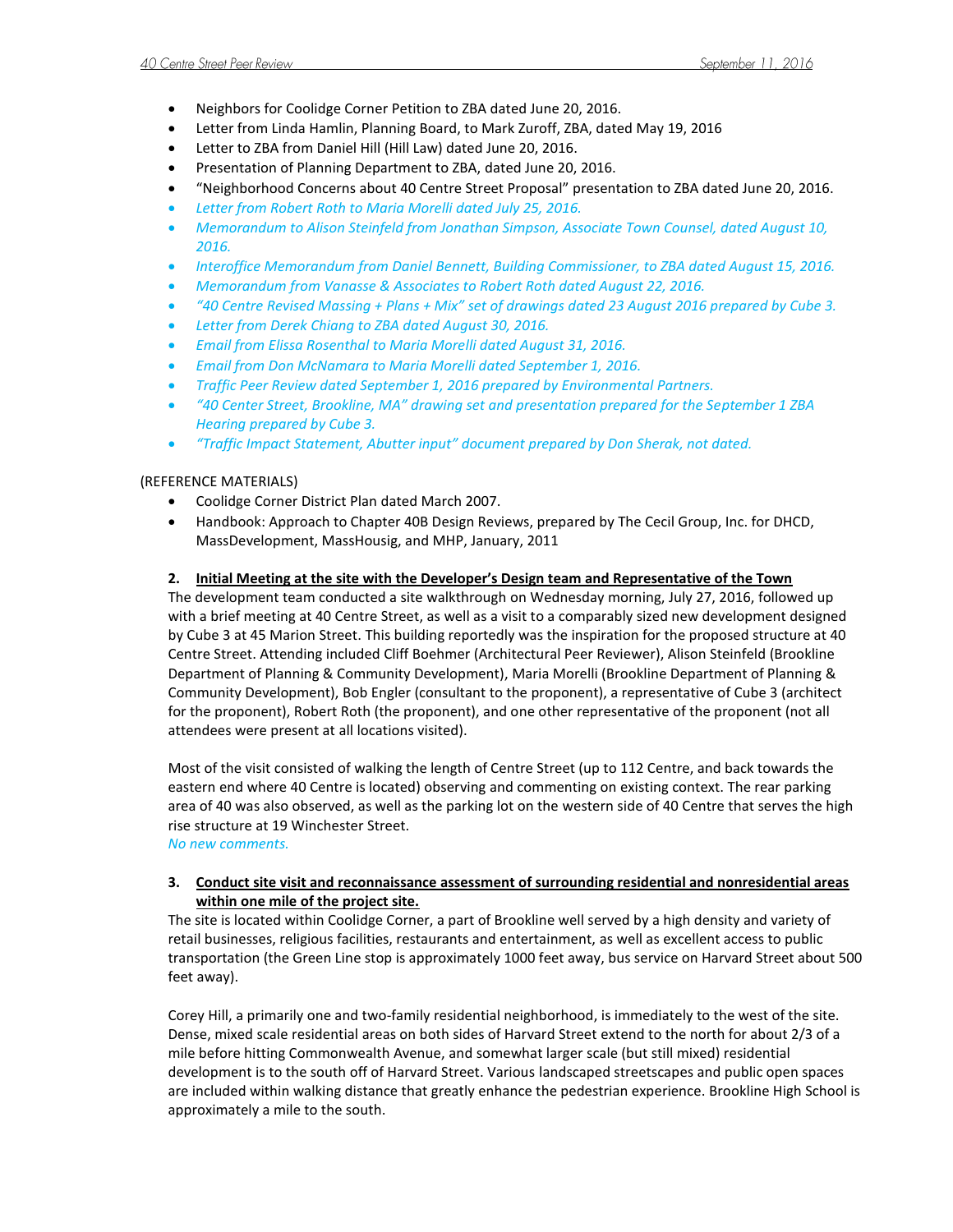While Centre Street does not appear to fall within any Brookline Historic Districts, there are a number of well kept, largely intact large wood-frame Victorian homes on Centre Street (7 on the north side, 3 on the south side). Most of the larger scale, newer buildings are located on the south side of the street (the same side as the proposed project at 40 Centre), most notably, proceeding westward, a 7-story structure, a 4-story, an 11 story, and a 12-story structure near the intersection with Fuller Street. The tallest buildings on Centre Street, both owned by Center Communities of Brookline, reportedly house something like 500 elderly people. *No new comments.* 

### **4. Consult with the Applicant's design team, as appropriate.**

As noted above, there was a brief meeting with the developer's team following the walkthrough on July 27. The first working session is scheduled for August 2. There have been no communications with the applicant or his design team since the walkthrough on the 27<sup>th</sup>.

*Since the presentation of the Peer Review report to the ZBA on August 1, there have been four "working sessions" held at Town Hall, attended by the developer, architect, and development consultant, the Peer Reviewer, and various mixes of town staff (August 2, August 11, August 25, and September 7). Design related issues that were discussed included overall building height and massing, façade design, balconies, setbacks, landscaping, vehicular ingress and egress, unit mix, parking ratio, stormwater management, rubbish and recycling systems, HVAC noise, placement of transformer, bike parking, Zip cars, potential future development on adjacent and nearby sites, etc.* 

- **5. Provide an oral presentation to the ZBA within approximately one month of the notice to proceed. Said presentation shall include comments and preliminary recommendations on the following:** (the comments in this report will be presented to a ZBA meeting on August 1, 2016)
- *a. Orientation of buildings in relation to each other, and to streets, parking areas, open space, and on-site amenities, and to solar access.*

The proposal is for a single, six-story structure, with a footprint that occupies 82% of the 10,889 SF lot. *Current proposal is also six-story structure; new footprint occupies 72% of the site @ 7845 SF. The building's total gross square footage, including the parking level, has dropped from almost 52,000 to about 46,000. Unit mix is now 20 studios, 17@1-bedroom, and 8@3-bedroom (previous mix was 5@studio, 20@1-bedroom, 15@2-bedroom, and 5@3-bedroom). The building height to parapet level, as noted on elevations, has dropped from 68'-0" to 66'-4".*

Proposed setbacks from lot lines are minimal, 2'-7" at the front, 4'-10" to 5'-4" at the sides, and 5"-2" at the rear. There is no useable open space in the current plan, and no significant opportunities for landscaping. *Current proposal now has 5'-0" front setback to a one-story lobby/vestibule space that extends over a little more than half the width of the building, and a 15'-0" setback to the main volume of building extending from the second floor up through the fourth floor. At the fifth and sixth floors, half of the elevation is set back 15 feet, and the other half is set back 26'-10" (in the area where the roof deck is located and above).*

*The garage entry door has been significantly recessed from the front lot line (approximately 45 feet at its furthest edge), and angled so that it is not parallel to the street. Side setbacks vary from 5'-1" to 6'-3" (with some additional recesses in the façade that are set back approximately an additional 1'-0"). The four balconies that occur on the fifth and sixth floors extend into the side setbacks.* 

*Rear setback remains at 5'-2" in the current proposal. There is a planted area in the 5' front setback and the setback all along on the building's east side.* 

There are no on-site amenities proposed, although the application materials do mention the possibility of a rooftop patio space available to the residents.

*The space between the public sidewalk and the recessed garage door, while not programmable beyond the potential placement of a bench for residents, creates a sense of protected outdoor space that belongs to the building. The developer has expressed an interest in using contrasting paving materials in that area (cobbles, pavers, etc.) along with a planted space. While there is no upper roof deck proposed (reportedly because of*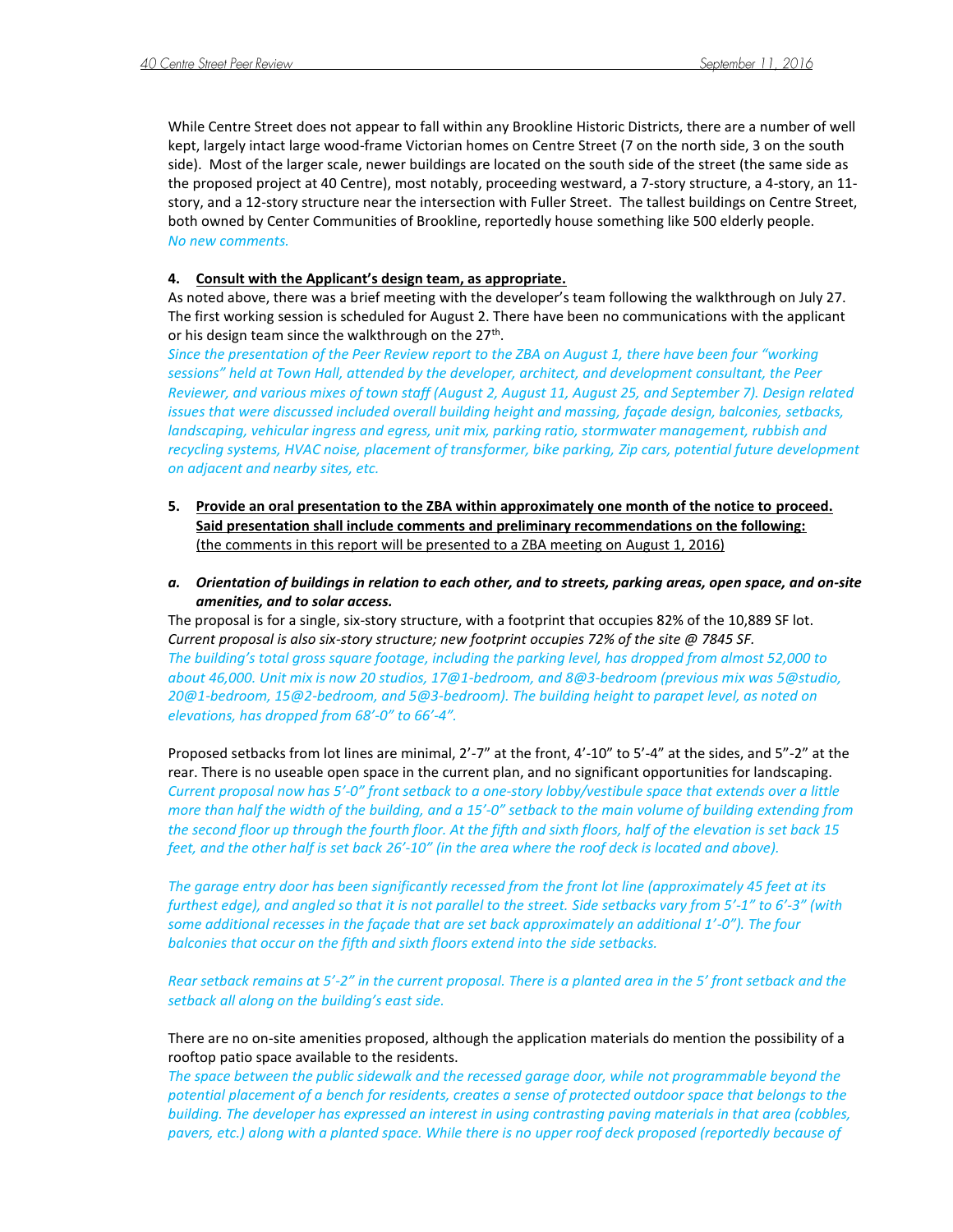## *the construction type), the current proposal includes a shared fifth floor balcony recessed from the front façade (10'-10" deep by approximately 25 feet wide).*

All parking is within the footprint of the building, and accessed from a twenty-foot-wide garage door that opens directly onto Centre Street. The residential entrance is to the west of the garage door, with the lobby area taking up the rest of the footprint on the street elevation.

*An additional parking space is included in the current plan (10 typical, 7 compact, and 1 HC), up to 18 from 17 indicated in the previous proposal). As noted above, the garage door is recessed into the body of the building, effectively taking it off of the street as was previously depicted. The current parking level plan indicates a sloped floor section that reportedly provides the option to add up to 12 additional spaces by installing stacking mechanisms.* 

There is some impact on 40 Centre to direct sunlight access from the taller condominium building on Winchester to the south. The long elevations of the proposed new building essentially face east and west, which means good solar access, perhaps excessive to the western afternoon light. The shadow studies included in the submitted materials appear to be properly conceived (although see note below regarding potential errors in proponent's analysis of existing building heights in the neighborhood). Significant shadow impact from the proposed building is predominantly on the streetscape in front of the building. For the residents at 19 Winchester, visual access to the open sky and views to downtown Boston are diminished by the presence of 40 Centre.

*The additional front setback, lower overall building height, combined with pulling back the 5th and 6th floors at the balcony location will diminish the shadow impact on Centre Street, most noticeably in morning hours. Change in shadow impact due to the increases in side setback will likely not be perceptible.* 

### *b. Function, use and adequacy of open space and landscaped areas.*

As noted above, there is very little opportunity for landscaping the site. A Landscaping Plan was submitted that indicates a row of Rhododendron plantings along the lot line to the east. A street tree is shown at the front of the building.

*See comments above regarding open space and landscaping.* 

### *c. Use and treatment of natural resources.*

N/A *No new comments.* 

### *d. Building design, massing and scale in relationship to the surrounding context and topography.*

The most notable aspect of the proposed building is the virtually flat, 6-story elevation that rises up less than three feet from the front lot line, and occupies 60 feet of the 72-foot frontage. While 40 Centre represents a continuation of the larger scale development on the south side of Centre Street, it is unique in its lack of front setback that allows a more human-scale connection with the streetscape. It has the feeling of an urban infill building, as opposed to an element in a more spacious, well-planted streetscape. As such, it is an anomaly that will prominently extend into the public's visual realm, clearly intruding when approaching from either direction.

*The increased setback in the revised plans, combined with the smaller scale entry piece and 5th floor balcony space, will greatly improve its "fit" on the street and create a more human-scale presentation.* 

The proposed building, the front elevation in particular, has an office/commercial building look to it, which is foreign to Centre Street.

*The language of the building has radically changed from the previous version. The use of significant areas of masonry, change of window types, addition of decorative cornices, and strong horizontal expression has changed the reading from "office" to "clearly residential".* 

The street façade is subdivided across its width, which increases the verticality of the composition. In addition, horizontal subdivisions occur on most of the façade that tie together two floors at a time, suggestive of a non-residential program for the building. The remainder of the façade unites five stories of windows into a narrow vertical expression, extending a few feet out over the broad garage door. Because of the minimal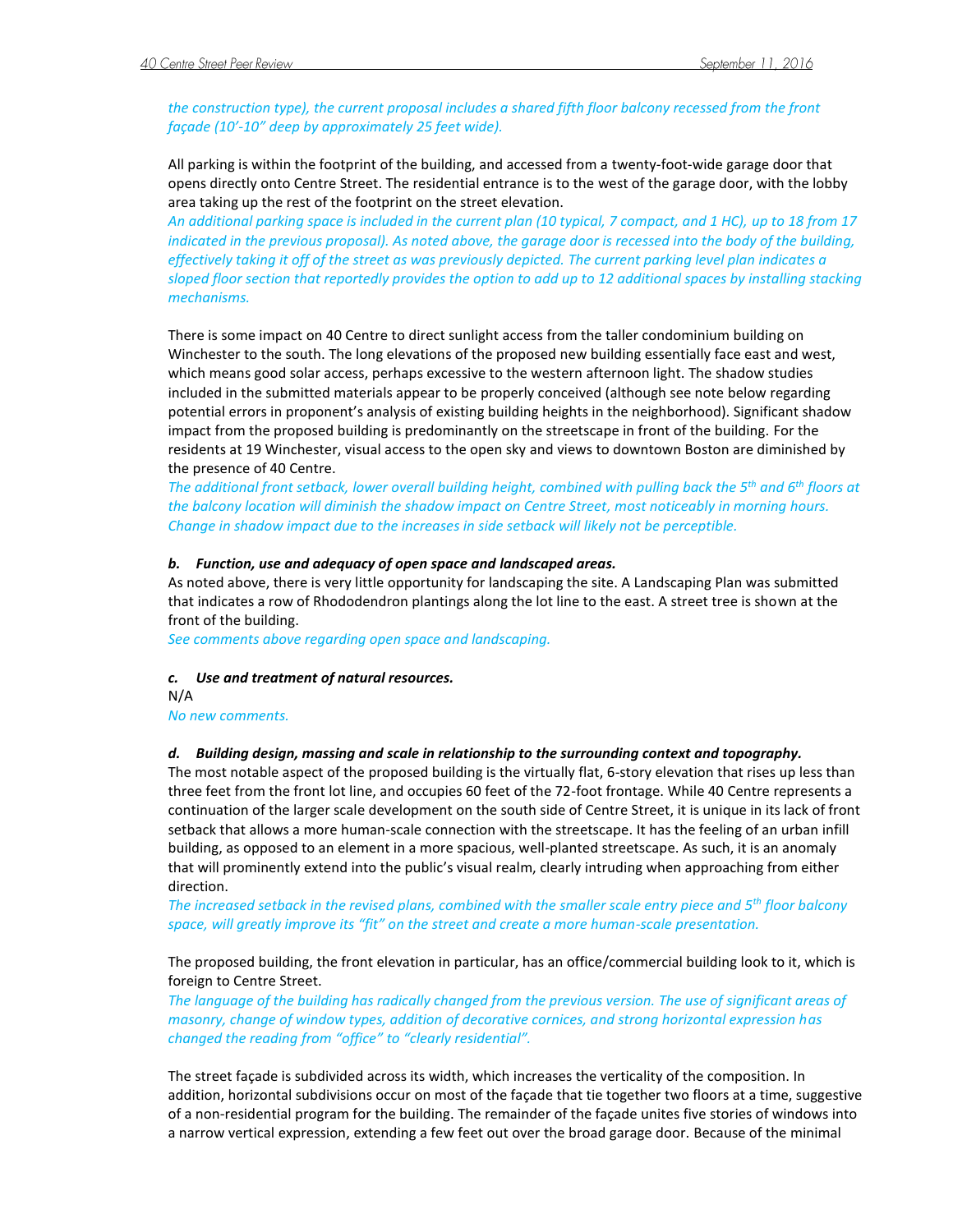overall setback, articulation of the entry beyond a small cantilevered canopy is not possible, leaving the garage door the most visually important entry statement. *See comments above.*

Perhaps most importantly, while the other buildings along Centre Street vary in scale and typology, all of them make gestures towards shaping and engaging the public realm, some, of course, more successfully than others. As was reported by the developer of 40 Centre Street, the genesis for the building is a very similar structure recently completed by the same architect on Marion Street. In fact, the surrounding neighborhood context for that structure is quite different from Centre Street, and it is not surprising that a direct transfer of that building to a very different type of site will have difficulties "fitting in." *See comments above.* 

Many reviewers have expressed concern with the demolition of the existing historic structure at 40 Centre Street. Its small scale, generous landscaped front yard, along with a well-expressed entry, enhance the pedestrian environment. While adaptive re-use may not be realistic for the structure, consideration should be given to incorporation of some of the façade elements into the new structure.

*The current proposal includes a "bumped out" entry area, similar in concept to what exists in the existing structure.* 

### *e. Side and rear elevations visible from the public street, public areas and from the vantage point of nearby residential neighborhoods.*

At ground level, the side elevations for most of the length of the building are occupied for parking. Large areas of the envelope at that level are reserved for providing ventilation for the parking area. Both east and west elevations feature balconies that extend into the setback space.

*West elevation now includes 4 balconies (only on 5th and 6th floors), down from 12 in previous version on floors 3 through 6. East elevation also includes 4 balconies on 5th and 6th floors, while previous version had 4, one on each floor 3 through 6. The necessity for ventilation louvers remains, but the masonry base in the revised version is more-strongly expressed.* 

The west elevation faces the parking lot for 19 Winchester, and is clad in vertically oriented panels, with a pattern established by color variations from panel to panel. This is the more visible side elevation, given the presence of the open, grade level parking lot. The east elevation is more subdued, with the multi-hued panels extending a little more than ¼ of the way down the elevation to the south. This elevation is partially obscured by the neighboring structure. Window patterns are essentially the same on both side elevations. The multicolored aspect, combined with balconies, some simply cantilevered, and some semi-recessed, along with the clear delineation of each floor, makes the side elevations more visually successful (and residential-looking) that the main street elevation.

*The masonry that predominates the front elevation carries around approximately 1/3 of the way around both side elevations at the 2nd through the 4th levels, and all around the sides and half the rear elevation at the base of the building. Horizontal masonry banding is included that accentuates a horizontal reading. Areas of the elevations not clad in masonry are depicted as fiber cement lap siding with varying exposures (rendered a deep brick red), and grayish colored metal panels are indicated at the upper two floors. The same window pattern carries across all floors 2 through 6 (with the exception of the common room fenestration where it opens out onto the 5th floor balcony/roof deck at the front of the building). All eight unit-dedicated balconies and the common balconies are shown with glass guardrails. The overall reading of the side elevations is horizontal, with banding at levels 2 through 4, and a horizontal joint dividing panels at floors 5 and 6. There is a one-foot deep recessed area occupying about ¼ of the length of the building on the upper two levels that provides some articulation. At the street end of the recess, the top roof projected trim transitions to a simpler version that continues throughout the depth of the recess, and all the way around the back of the building.* 

The rear elevation that faces the tall condominium structure (and its swimming pool) on Winchester Street has windows that are associated with 5 units. It is broken into two equal, vertically oriented pieces. The multi-color cementitious panels wrap half way around, the proposed material for the other half is lapped cementitious clapboards. The rear stairwell is located in the southeast corner, with single windows at landing levels that look back to Winchester.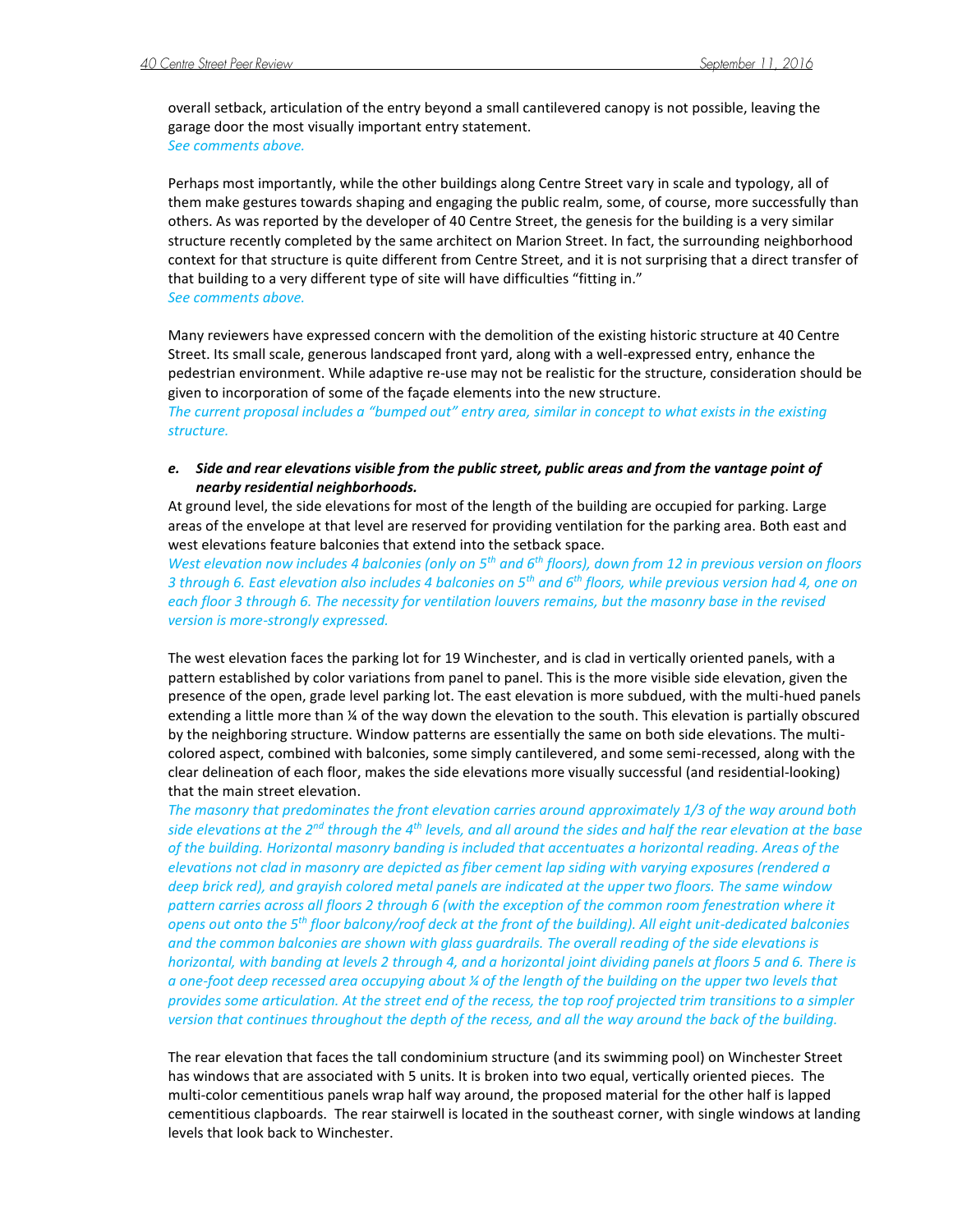*This elevation still has a small break in plan along its length, but it now carries the same strong horizontalbanded floor delineation along its entire length (although the masonry base only is half of the width wrapping around from the west, and a short length on the east corner). Materials are masonry at base, lapped siding in the main body (floors 2 through 4, and part of 1), and metal panels at the top two floors. Windows at the stairwell have been eliminated from the previous version.* 

## *f. Pedestrian and vehicular circulation*

Several reviewers of this project have commented on the issues of pedestrian circulation in front of the building, largely citing poor visibility as cars are exiting the garage. This is of particular concern given the large number of elderly residents in the neighborhood.

*Sight lines when exiting the building have been greatly improved towards the east because of the garage door setback. The revised stepped back lobby/vestibule design, along with the increased overall setback (compared to the original May 23rd version) also improves the motorists view of pedestrians to the west.* 

This reviewer concurs that this is a significant problem that can only be addressed by increasing the front setback. There has also been concern expressed about the relationship of the driveway to the entry point of the parking lot across the street.

*The location of the driveway relative to the parking lot entry has not changed.* 

An additional concern, in addition to cars safely entering and exiting, is that pedestrian movement may be impeded by large scale trash collection required for a 45-unit building.

*Main trash room location has not changed since original submission. Not clear to peer reviewer if this issue has been addressed.* 

### *g. Integration of buildings and site, including but not limited to preservation of existing tree cover*

As discussed above, the model for this structure was proposed for a different site. It has not been adapted to the different limitations and opportunities that exist on Centre Street.

*As noted above, plan and massing changes on the building have "adapted" the concept of the building to specific conditions on Centre Street.* 

There is no area available in the current site plan for the provision of tree cover (that would be very useful on the long, west-facing elevation to help deal with excessive solar gain). *No new comments.*

### *h. Exterior materials*

Façade material include multi-colored fiber cement panels, metal infill panels, with a brick façade indicated on the street elevation, wrapping around the western end for approximately 17 feet. Balconies are proposed to be metal, with mesh railing systems. Fiber cement lap siding is indicated on half of the south elevation, and 2/3 of the east elevation. An area of brick masonry is shown as the base on the east elevation. In general, the building has more of a commercial look than residential, with a wider variety of materials proposed than what is typical for the street.

*See comments above about elevations and materials.* 

### *i. Energy efficiency*

Not really possible to tell in any level of detail from submitted materials. Brookline has adopted the Stretch Code, which will ensure a relatively high level of sustainability, at least from an operating perspective. *No new comments.* 

### *j. Exterior lighting*

Not possible to tell from submitted materials. As there is very little site to light, it is likely that site lighting will be limited to illumination of the walkways on the south, east, and entry elevations. This should be confirmed by the proponent.

*No new comments.*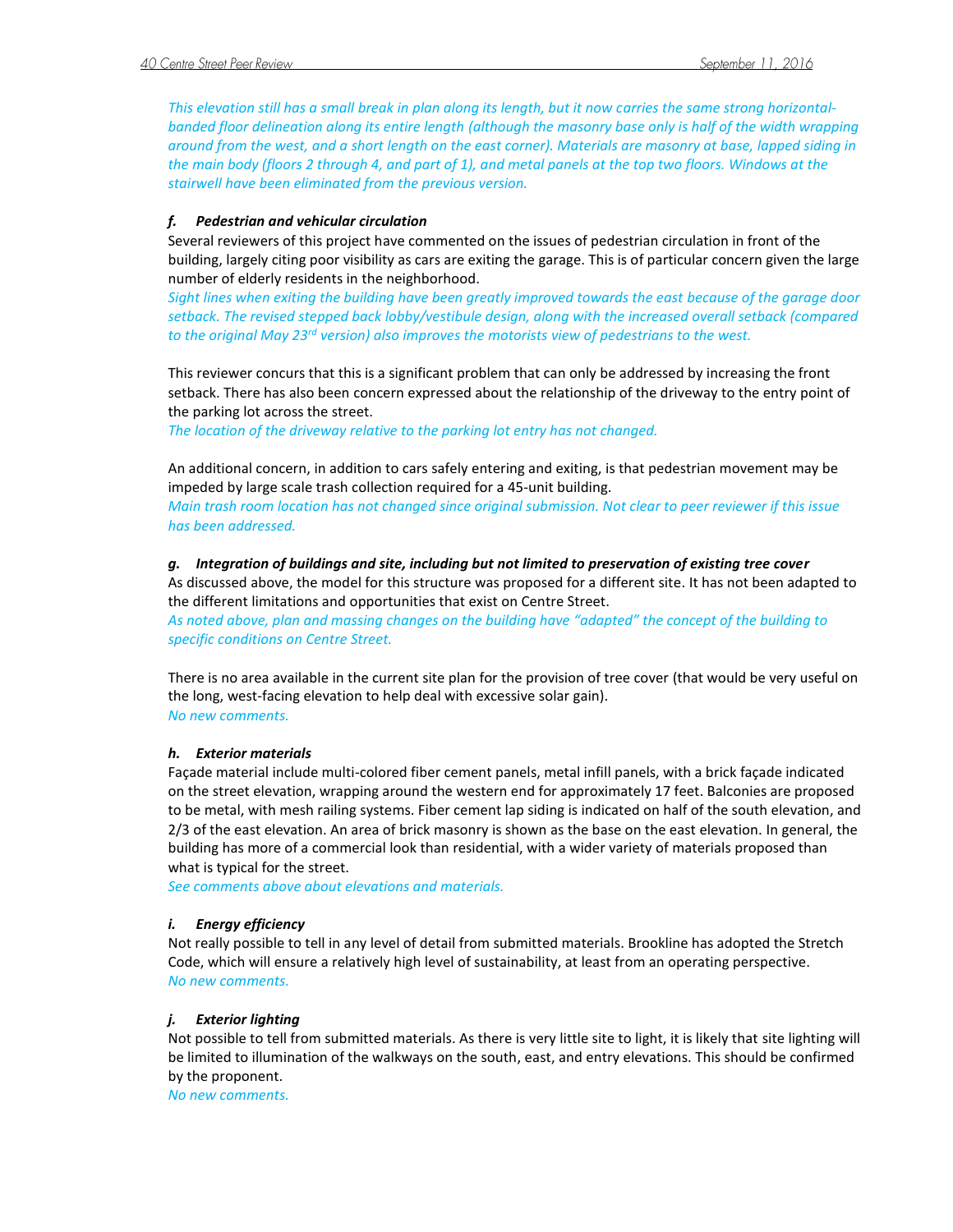### *k. Proposed landscape elements, planting materials, and planting design*

As noted above, a Landscaping Plan was submitted. Very little available space for plantings. *No new comments.* 

*l. Feasibility of incorporating environmental and energy performance standards in the design, construction and operation of the buildings, such as standards required for LEED certification* No detail included in the application materials.

*No new comments.* 

### *m. Any other design-related considerations identified by the consultant in the course of its review*

- Floor plans that are submitted include some enlarged typical unit floor plans in addition to "fit plans", that box out the gross square footage of the units within the proposed overall footprint of the building. It is not really possible to review conformance with some code requirements (for example, accessibility) in any level of detail. Fit plans do not indicate locations/types of proposed Group 2 accessible units. Note that all units in elevator-fed buildings must be at a minimum, Group 1 units. *No new comments.*
- Parking plan indicates one accessible space. The MAAB will require two fully accessible, Group 2 units, with an additional requirement to provide accessible parking "…in sufficient numbers to meet the needs of the dwelling unit occupants." This language suggests that two accessible spaces must be included in the plan. At least one of the spaces must be van accessible. *Inclusion of another accessible space that would presumably share a van-accessible width aisle, could*

*potentially increase the number of compact spaces vs. typical size. This could be compensated for by the introduction of stacking space(s).* 

- The construction type is reportedly a Type I podium first floor, with five floors of Type III above. Setbacks are minimal on all sides. Can the proponent provide a preliminary building code analysis verifying that the building as proposed is allowable, including material selections and percentage of openings? *Building Commissioner has also requested a preliminary code analysis the reviews floor areas, building height, construction type, wall constructions, and percentage of openings in side elevations.*
- Is the proposed construction type the only type that should be considered, given that it can limit building form because of height restrictions? *No new comments.*
- Neighborhood Building Height analysis as presented in proponent's May 23 presentation does not appear to be entirely accurate (for example, 112 Centre Street is listed at 150 feet, when its height according to construction documents is 103 feet, 120 feet to the top of the elevator penthouse). Other building heights indicated for smaller structures also appear questionable. If the inconsistencies are significant, the 3-D model and shadow studies may be misleading. *No new comments.*
- It is possible that the Fire Department will have concerns about not having access to all elevations (there did not appear to be commentary from the building department or fire department in the materials posted for 40 Centre)?

*See comment above regarding request for code analysis.* 

- Is there a detailed narrative describing how trash will be handled on the site? *No new comments.*
- There have been concerns expressed about potential structural impact of the project on the neighboring buildings to the south and east. Has this been studied by the developer? *No new comments.*
- Given the intensive use of the site, what is the plan for stormwater management (given that Brookline reportedly does not allow infiltration structures within the building footprint)? This reviewer concurs that a civil engineer peer reviewer should be retained (as well as structural). *Infiltration system is now depicted in driveway area that is open to sky in 15' setback.*
- Numerous reviewers have expressed concern about the very low parking ratio. Has the proponent developed any plan for mitigating this issue (diminished unit count, subsidized T-passes, shared car parking, off-site leasing of spaces with subsidized membership, targeted tenant marketing, etc.)?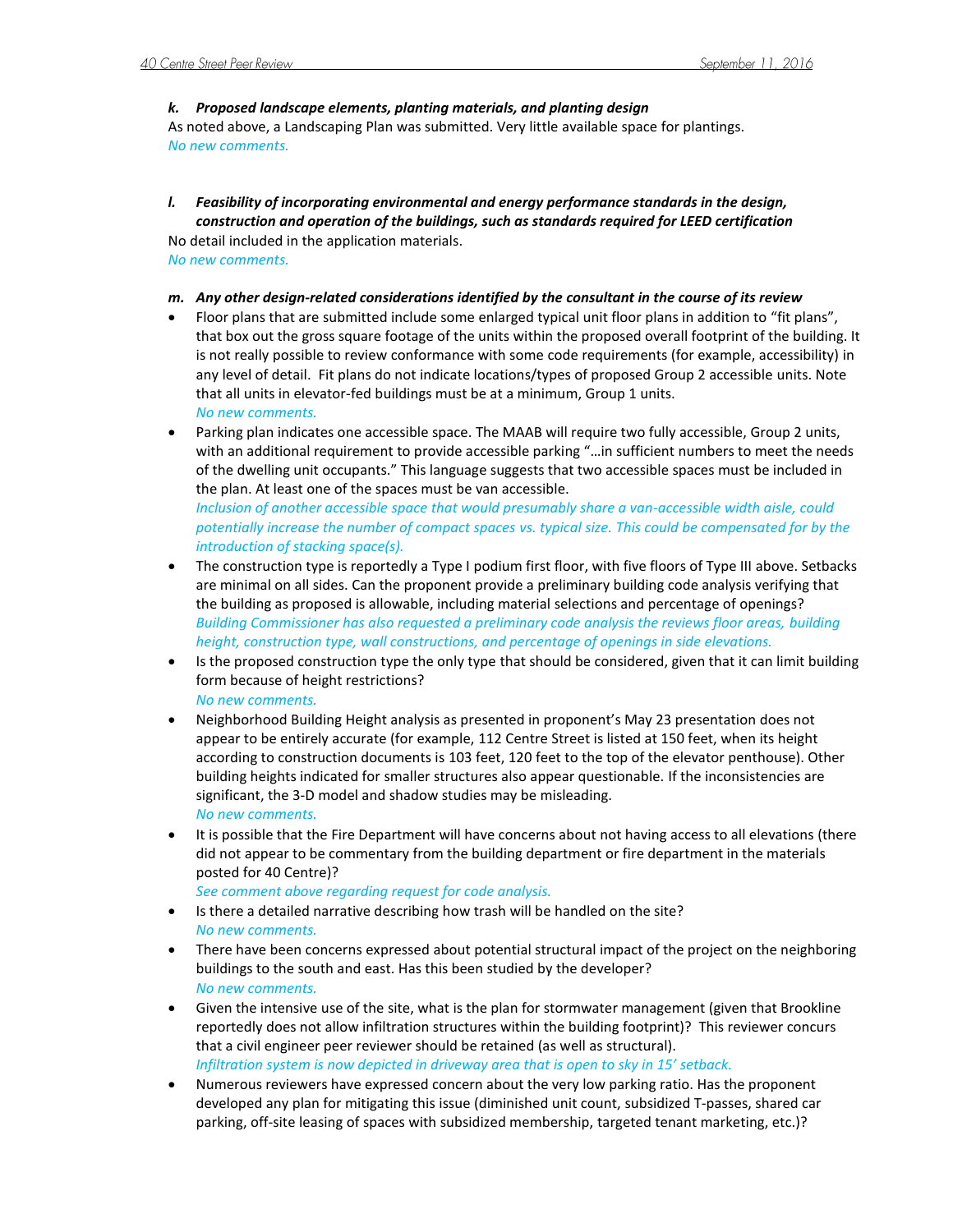*While the number of proposed units has not changed, the unit mix has been modified to reduce overall bedroom count from 70 to 61, which could decrease demand for on-site parking spaces. The proposal to slope the parking level floor down to potentially accommodate stacked parking (while not increasing the overall height of the structure) could radically change the parking ration if the stacking system is installed.* 

- Has the developer drafted a Construction Management Plan that describes community impact during the construction period? No new comments.
- Will the developer be responsible for Town road damage resulting from heavy trucking? No new comments.
- Is a roof deck included in the developer's proposal? Developer has included a roof deck on the 5<sup>th</sup> level, and has stated that a high roof deck will not be included.
- Has the developer engaged with neighbors on Centre Street, most importantly the Center Communities facilities that reportedly house 500 elders, many of whom traverse 40 Centre Street? No new comments beyond recognition that increased set back and enhanced sight lines indicated in new plans will address some concerns about pedestrian safety.

# *n. Techniques to mitigate visual impact*

 Take visual cues from existing buildings on the street, in particular, recognizing and strengthening the existing streetscape by providing a consistent set back and breaking down the scale of the front elevation with entry elements, step backs, etc.

*See comments above regarding revised façade treatment.* 

 Consider elimination of garage door by providing rear, at grade parking, or ramping down to underground parking with a side entry to the parking floor. Underground parking option can open possibility of ground floor units and facilitate decreasing the building footprint, perhaps enabling front elevation step backs.

*Ground floor parking arrangement has been modified. See comments above.* 

- *6. Recommendations relative to design-related conditions to be incorporated in a potential approval of the Comprehensive Permit including but not limited to modifying specific aspects of the site and building design in order to improve the overall development and its relationship to its surroundings and to mitigate potential negative impacts.*
- *Developer has made substantial progress in developing facades and massing that will better fit into the existing, very pedestrian friendly context of Centre Street. While creating a tripartite reading by the use of contrasting materials and horizontal banding, the proportions of the elements (base, body, and top) should be modified to look less top-heavy. The need to study this is most evident in the front elevation, particularly in the section where the top two floors are not set back from the primary elevation. The lack of full-width setback contributes to the perception that the elevation issues/building height can only be resolved by removal of the entire sixth floor. Cues for how to resolve the street elevation may exist in the adjacent building to the east.*
- *Consideration should be given to setting back all across the width of the top two floors on the Centre Street elevation, perhaps in lieu of the provision of the shared roof deck.*
- *Articulation along the side elevation is enhanced with the indentation at the top two levels, but the gesture is not strong enough to read very well.*
- *Masonry base should be extended around entire perimeter of the building.*
- **•** Building elevations should have a more unified look. Consider elimination of lap siding, and replacing *main body and "attic" levels with cementitious "rain screen" style panels.*
- *Balconies at the top levels are "tacked on", and encroach on the side setbacks. These would be greatly improved by being recessing into the body of the building (which would also improve the articulation of the long side elevations, particularly if recessed balconies occurred on all residential levels).*
- *Stacking system for parking should be included in the project (as opposed to developer's current position that stackers will be added if necessary after occupancy).*